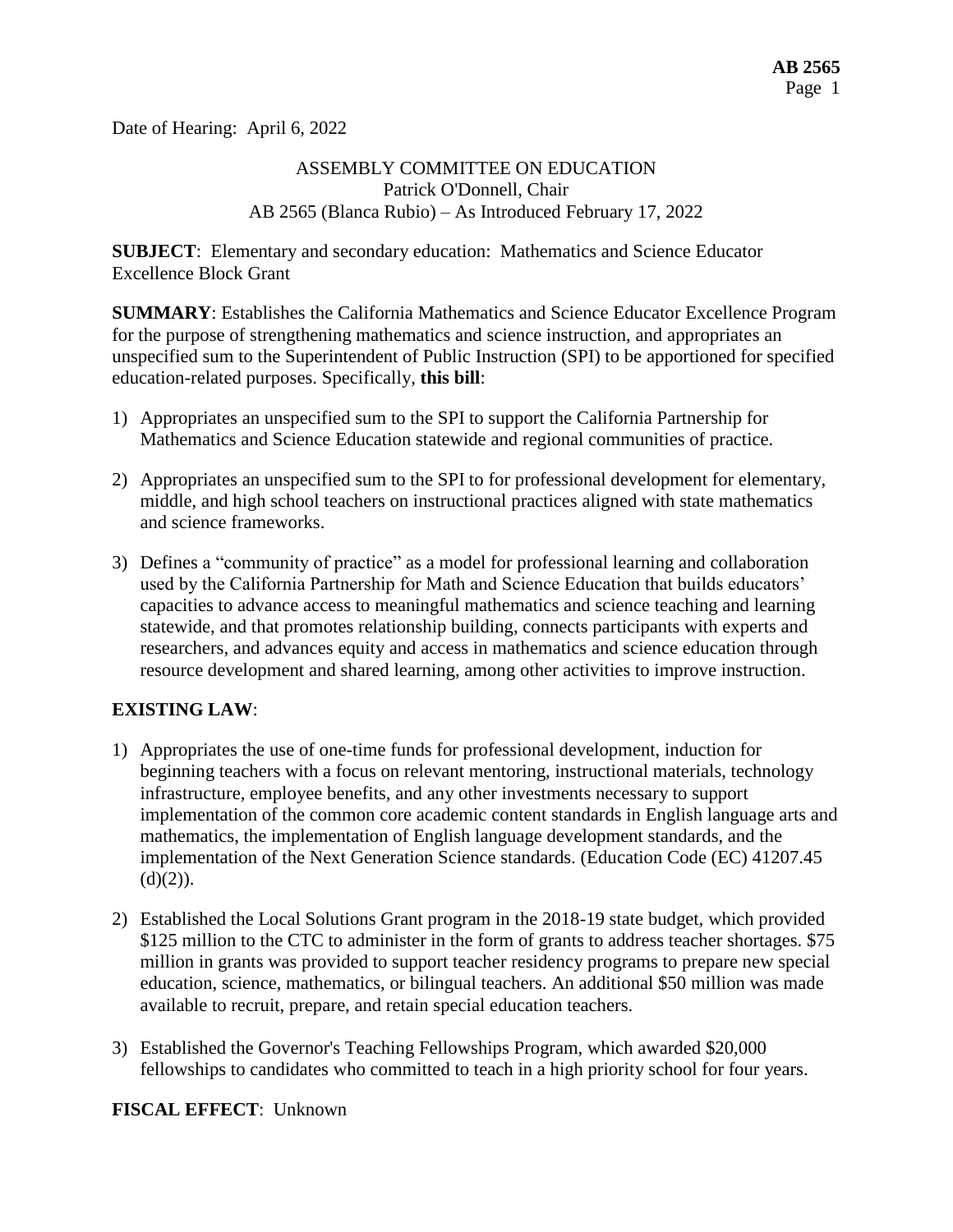## **COMMENTS**:

*Roll-out of new science standards in 2018.* In 2013, the State Board of Education (SBE) adopted the Next Generation Science Standards (NGSS) as California's content standards in science, with some modifications of the national standards in which they are based. The science framework was adopted by the SBE in 2016 which identifies three components: science and engineering practices, disciplinary core ideas, and crosscutting concepts. The NGSS appendices were also adopted to assist teachers in the implementation of the new science standards and to aid in the development of the new science curriculum framework. In contrast to California's previous science standards, the NGSS shifts focus from having students memorize scientific information to teaching students how to think critically about core scientific ideas, how to connect key concepts across disciplines, and how to implement processes used by practicing scientists.

In 2017, CDE, the California Science Teachers Association (CSTA), county offices of education (COEs), and several other organizations began offering multiple two-day symposia to help teachers and administrators understand the new standards and develop plans for implementation in their schools. CSTA reported that some school districts were already implementing NGSS using materials that they have developed themselves.

According to CSTA, the focus of NGSS on hands-on, discovery-based learning through experimentation necessitates access to a wide variety of instructional materials, including materials that will allow students to learn about natural phenomena by constructing models, as well as computer software to support data analysis and computational thinking.

*Poor access to high-quality STEM education.* Science, Technology, Engineering and Mathematics (STEM) education includes four specific disciplines—science, technology, engineering, and mathematics—in an interdisciplinary and applied approach. STEM teaches and trains students to engage in critical thinking, inquiry, problem solving, collaboration, and what is often referred to in engineering as design thinking. In recent years the state has undertaken a number of policy reforms to address STEM teaching and assessment practices, curriculum, and policies that expand STEM opportunities for all students.

There is wide acknowledgement that many California students have insufficient access to high quality STEM education. The SPI's STEM Education Task Force, in a 2014 report on STEM education titled *INNOVATE: A Blueprint for Science, Technology, Engineering and Mathematics in California Public Education,* found:

Many of California's students lack consistent access to high-quality STEM education. Although the importance of STEM learning has been widely acknowledged, several factors have limited access to STEM education: the focus on English language arts and skill-based mathematics required by No Child Left Behind; insufficient focus on science as well as on STEM education in the classroom; lack of access to high-quality STEM materials and instruction; insufficient opportunities for students to engage in hands-on, inquiry based learning; and insufficient professional preparation by teachers at all levels.

In recognition of this problem of access, the SPI's STEM Education Task Force recommended that the state make access to high-quality STEM experiences and programs universal to all K-12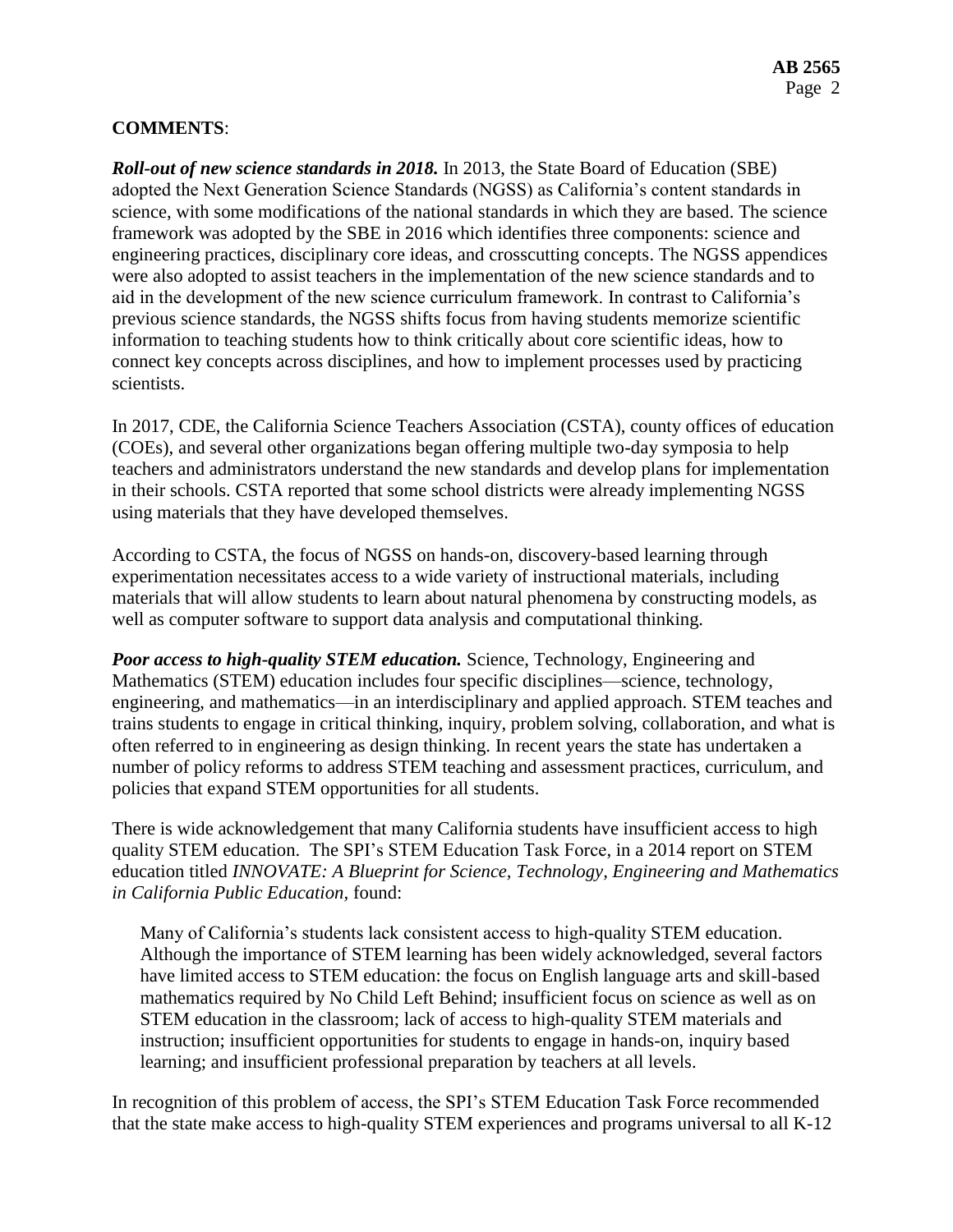students through a variety of opportunities in school, expanded learning, and community partnerships through informal, formal, and digital pathways.

A 2016 review of STEM education studies conducted by the U.S. Department of Education's Institute of Education Sciences shows that access to advanced math and science courses in high school is a strong predictor for success in post-secondary STEM courses. This finding holds true for both male and female students, and across all ethnicities examined. However, certain populations, including Hispanic and African American students, take fewer high-level high school math and science courses, even though their interest levels in STEM subjects match those of their white peers.

Limited access to STEM education is of concern not only at the high school level, but in elementary grades as well. In 2011, WestEd, the Lawrence Hall of Science at UC Berkeley, and SRI International issued a report on elementary STEM education in California. Among their key findings: 40% of K-5 teachers report that their students receive 60 minutes or less of science instruction per week, less than 15% have received any science-related professional development in the previous three years, and only a third of elementary school teachers feel very prepared to teach science. In addition, the authors found that racial inequities in STEM knowledge are already apparent in elementary school: in 2009, the state's fourth graders performed at the lowest level nationally on the National Assessment of Educational Progress (NAEP) science test, and fewer than 10% of African American and Hispanic fourth graders scored proficient, compared to 41 and 45% of their white and Asian peers, respectively. Altogether, these findings led the authors to conclude that "children rarely encounter high-quality science learning opportunities in California elementary schools because the conditions that would support them are rarely in place."

In 2012, the President's Council of Advisors on Science and Technology stated that the United States will need 1 million more STEM professionals than the country will produce at the current rate over the next decade, if the country is to maintain its status as a global leader in science and technology. The above report raises the question of whether today's K-12 students are being adequately and equitably prepared to take full advantage of emerging opportunities in STEM professions.

*Revision of the Mathematics framework.* The CDE, Instructional Quality Commission (IQC), and SBE have commenced the revision process for the *Mathematics Framework for California Public Schools: Kindergarten Through Grade Twelve (Mathematics Framework)*. The framework is important guidance designed to help educators align classroom teaching with California's rigorous math learning standards. The revised Mathematics Framework reflects input from California parents, educators, students, and others who commented during the first 60-day field review period in early 2021 and during the IQC's May 2021 meeting. The draft is also responsive to the direction of the IQC provided during the meeting. The purpose of the revised Mathematics Framework is to achieve excellence in math teaching and learning through curriculum and instructional approaches grounded in research and reflective of best practices across the globe. The revised Mathematics Framework provides guidance for mathematics learning for all students at all levels of math, including calculus, and ensures students have a wide variety of options including pursuing STEM in college and in their careers. According to the CDE, as of May 2021, the IQC recommended the Mathematics Framework draft to the SBE, pending a second 60-day period of public review and comment. That review period began on March 14, 2022, and will continue through May 16, 2022. The public review and comment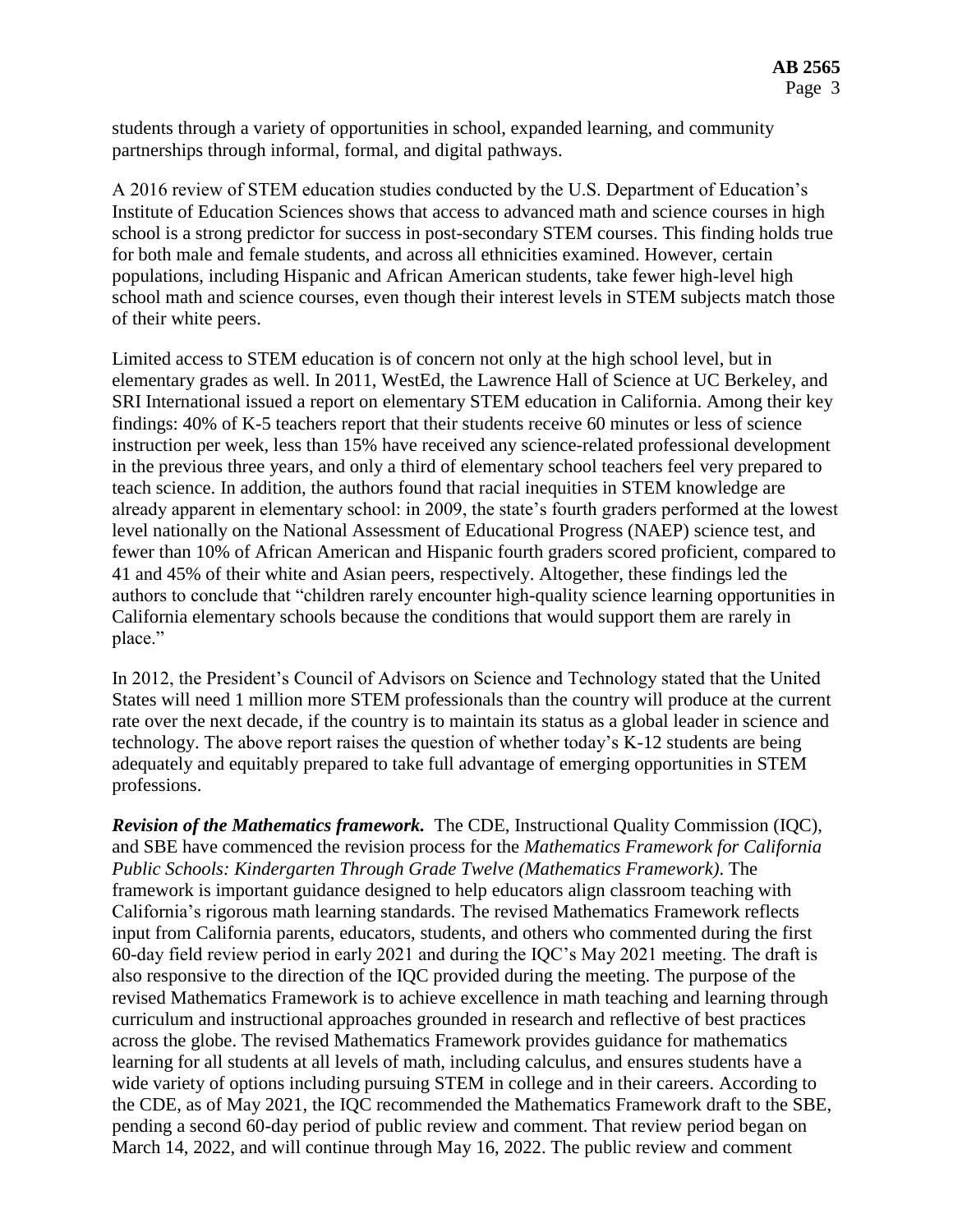period is an opportunity for interested groups to provide comments and suggested edits to the SBE.

*Rural NGSS instruction.* According to a 2020 Education Resources Information Center (ERIC) report, *Teaching Science in Rural Elementary Schools: Affordances and Constraints in the Age of NGSS,* providing science instruction is an ongoing priority and challenge in elementary grades, especially in high-need rural schools. When the NGSS were introduced in 2013, there was a significant shift in the way science was taught. The report concluded that science instruction in the elementary grades is particularly challenging due to the responsibility of teaching multiple subjects. Additionally, the report suggests that the availability of professional development includes access to professional development from experts and those outside of a school, as well as time and opportunities to collaborate with other teachers at the school site. Professional development is a proposed way to break down teacher isolation and to build networks with other teachers. Supportive principals can also serve as an important resource for rural teachers. Principal support of rural teachers manifests itself in a number of ways, including developing a constructive school culture as well as facilitating teacher access to professional development. The study found that teachers from rural schools had been focusing on implementation of the Common Core State Standards (CCSS) and had done little to support implementation of the NGSS. Given the physical isolation of most rural schools, online professional development may be particularly useful in supporting rural elementary science instruction.

*Arguments in support.* The California Association of Science Educators states, "AB 2565 will reflect the combined efforts of state partners with deep experience in teacher-centered professional learning, including members of California Teachers Association (CTA) Instructional Leadership Corps, the California Partnership for Math and Science Education (CAPMSE), California Association of Science Educators (CASE), California Math Council (CMC), The Education Trust-West (ETW), and many others. AB 2565 will benefit students by ensuring that they get the science education they need to be prepared for a world in which STEM careers are fast growing and where understanding science is a key to many of the problems we face from climate change to pandemics."

#### *Recommended Committee Amendments. Staff recommends that the bill be amended* as to:

- 1) Support existing and expand statewide and regional Communities of Practice to support implementation of the mathematics and science standards and frameworks to school districts, COEs, and regions with the highest needs including LEAs as defined with Local Control Funding Formula (LCFF) unduplicated pupil groups, students with disabilities, and offering limited course sequences options. All professional learning materials and resources would be developed in collaboration with teachers, made available statewide at no cost, and used by the California Partnership for Math and Science Education to strengthen members' capacity.
- 2) Support local professional development for teachers, paraprofessional educators, classified employees, teacher leaders and administrators working in schools with high proportions of students who meet the LCFF criteria of unduplicated pupils and those who work with students with disabilities.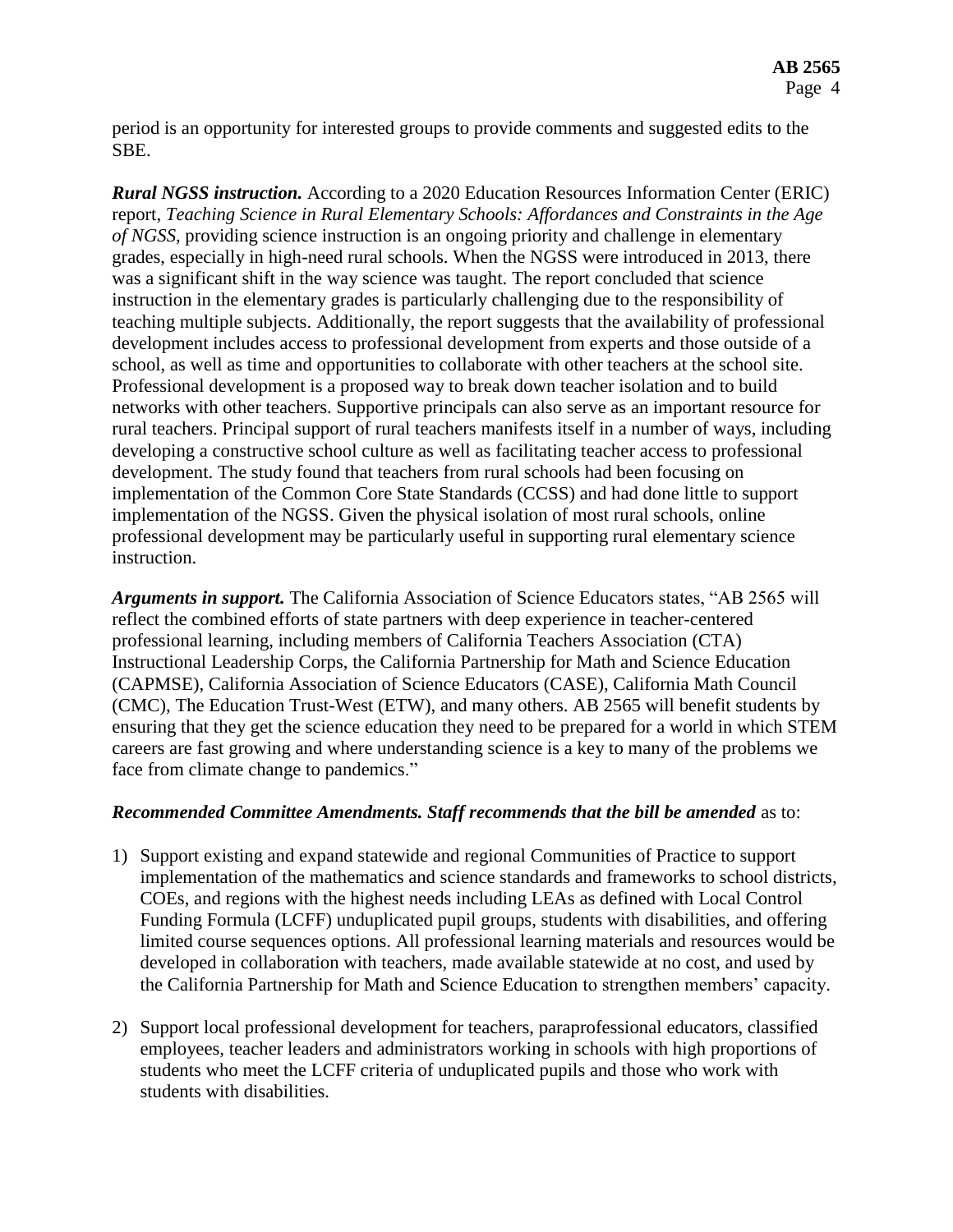3) Authorize funds to be used to support teams of teachers, administrators, and content specialists to serve as instructional leaders and coaches aligned with the adopted frameworks for CCSS Math and CA NGSS.

### *No background information was provided by the author's office for this bill.*

*Related legislation.* AB 578 (Mullin) of the 2019-2020 Session would have established the California STEM Teaching Pathway Act of 2019 for the purpose of recruiting, preparing, supporting, and retaining qualified STEM professionals as mathematics, science, and computer science teachers in California. This bill was held in the Assembly Appropriations Committee.

SB 436 (Allen) of the 2017-2018 Session would have established the California STEM Professional Teaching Pathway, to be administered by the California Center on Teaching Careers, for the purpose of recruiting, training, supporting, and retaining qualified STEM professionals, including military veterans, as mathematics and science teachers in California. This bill was held in the Assembly Education Committee.

AB 2265 (Obernolte) of the 2017-2018 Session would have established a State Seal of STEM to recognize high school graduates who attained a high level of proficiency in science, technology, engineering, and mathematics fields. This bill was held in the Assembly Appropriations Committee.

AB 2186 (Thurmond) of the 2017-2018 Session would have, upon appropriation by the Legislature, required the commission to establish the Golden State Science, Technology, Engineering, and Mathematics (STEM) Teacher Grant Program administered by the Commission on Teacher Credentialing. This bill was held in the Senate Appropriations Committee.

AB 2609 (O'Donnell) of the 2017-2018 Session would have established the California Scientistto-Teacher Pathway Program for the purposes of recruiting, training, supporting, and retaining qualified STEM scientists as STEM teachers in kindergarten through grade 12. This bill was held in the Assembly Appropriations Committee.

AB 2237 (Olsen) of the 2015-2016 Session would have established a program for purposes of providing grants to school districts for the establishment of up to 100 partnership academies dedicated to training young people in STEM occupations. This bill was held in the Assembly Appropriations Committee.

SB 300 (Hancock) Chapter 480, Statutes of 2013, requires the state board to consider the adoption of a revised curriculum framework and evaluation criteria for instructional materials in science on or before January 31, 2016, and would require the revised curriculum framework to be based on specified science content standards and to include English language development strategies, as specified, and strategies to address the needs of pupils with disabilities.

## **REGISTERED SUPPORT / OPPOSITION**:

## **Support**

The Education Trust – West (co-sponsor) California Association of Science Educators (co-sponsor) Biomimicry Institute